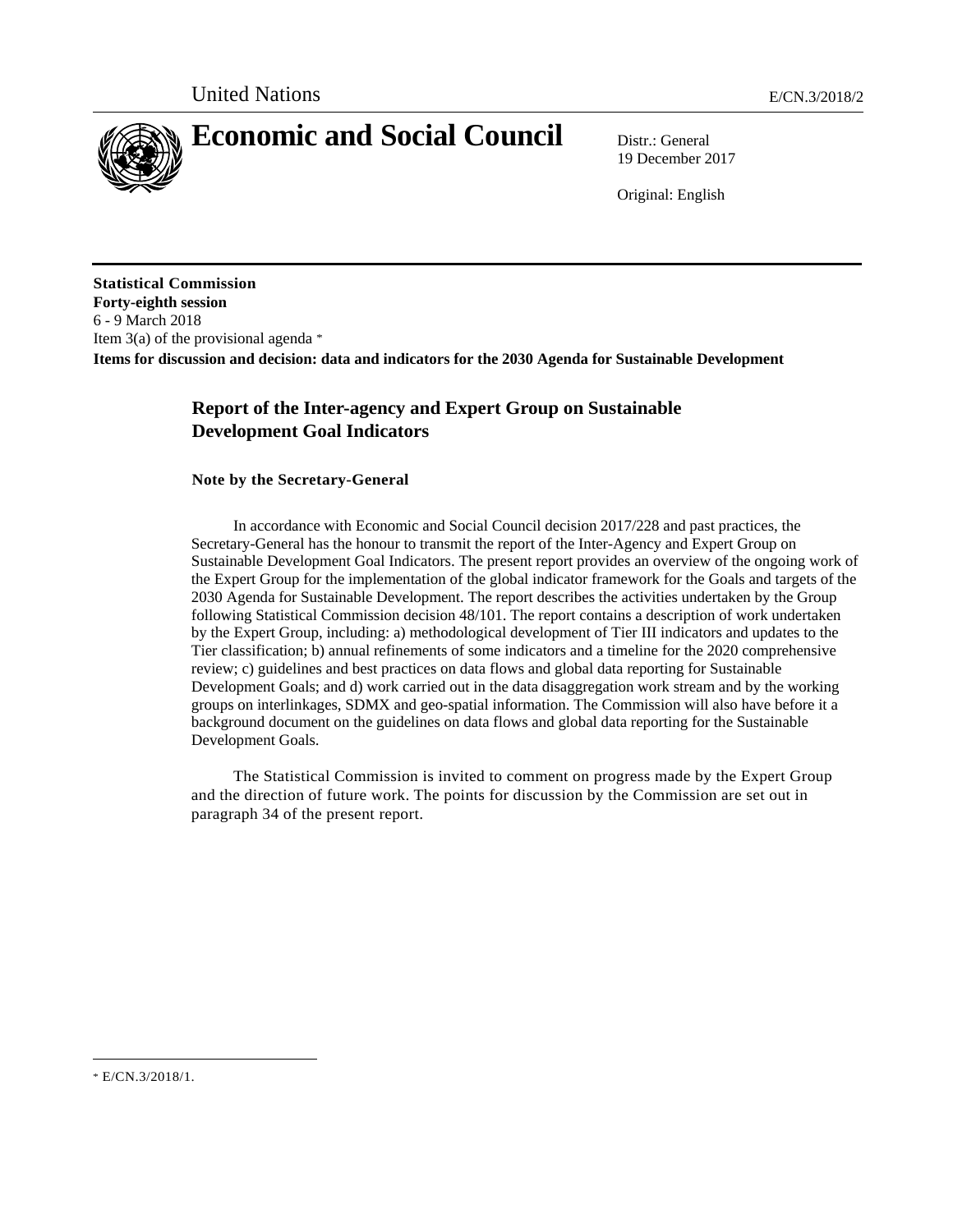## **I. Introduction**

1. As mandated by General Assembly resolution 70/1, the Inter-Agency and Expert Group on Sustainable Development Goal Indicators was tasked to develop and implement the global indicator framework of the 2030 Agenda for Sustainable Development. The Expert Group, established by the Statistical Commission at its fortysixth session, submitted an initial global indicator framework to the Statistical Commission at its forty-seventh session in March 2016. The Commission, in its decision 47/101, agreed, as a practical starting point, with the proposed global indicator framework, subject to future technical refinement.

2. The Expert Group examined possible refinements of the global indicator framework following the decision of the Statistical Commission 47/101 and proposed a revised global indicator framework at its fortyeighth session. The Statistical Commission, in decision 48/101, "agreed on the revised global indicator framework for the Goals and targets of the 2030 Agenda for Sustainable Development, including refinements on several indicators and stressed that this agreement fulfilled substantially on the promise of delivering a global indicator framework for the Goals and targets of the 2030 Agenda for Sustainable Development, as requested by the General Assembly." A draft resolution containing the global indicator framework was recommended by the Statistical Commission to the Economic and Social Council for its adoption.

3. The Economic and Social Council, at its seventy-first session on 7 June 2017, in decision 2017/228 took note of the report of the Statistical Commission on its forty-eighth session containing the draft resolution and the revised global indicator framework. The General Assembly, on 6 July 2017, adopted resolution A/RES/71/313 approving the work of the Statistical Commission pertaining to the 2030 Agenda for Sustainable Development and adopted the global indicator framework "as a voluntary and country-led instrument that includes the initial set of indicators to be refined annually and reviewed comprehensively by the Commission at its fifty-first session, to be held in 2020, and its fifty-sixth session, to be held in 2025, and will be complemented by indicators at the regional and national levels, which will be developed by Member States".

4. The present report describes the work carried out by the Expert Group from March 2017 to December 2017 for the implementation of the global indicator framework, on the basis of the work programme agreed by the Commission and in accordance with decision 48/101.

## **II. Implementation of the global indicator framework**

5. In 2017, the Expert Group held two physical meetings, each attended by some 150 representatives from member countries, observer countries, international and regional organizations, civil society, academia and the private sector. The Group also continued to interact electronically and through teleconferences between meetings.

6. The fifth meeting was held from 28-31 March 2017 in Ottawa, Canada, hosted by Statistics Canada. The sixth meeting was held from 11-14 November 2017 in Manama, Kingdom of Bahrain, hosted by the Center for Strategic, International and Energy Studies of the Kingdom of Bahrain. At these two meetings, the Expert Group discussed progress made on the methodological development of Tier III indicators and reviewed and updated the Tier classification; reviewed annual refinements for a few selected indicators; discussed the proposed guidelines on data flows and global data reporting and data collection calendar; reviewed the work carried out by the work stream on data disaggregation and the three working groups; and shared experiences on SDG implementation and reporting at national, regional, global and thematic levels.

7. Following the revised terms of reference of the Expert Group and its mechanism for the rotation of the membership and chairmanship, agreed by the Statistical Commission in its decision 48/101, new members of the Expert Group were nominated through existing regional mechanisms in May 2017. Annex I contains the updated membership of the Group. At the sixth meeting, Dr. Albina Chuwa from Tanzania was elected as the new co-chair of the Expert Group, replacing Dr. Lisa Bersales from the Philippines. Dr. Albina Chuwa joins Mr. Enrique Ordaz from Mexico in leading the work of the Expert Group.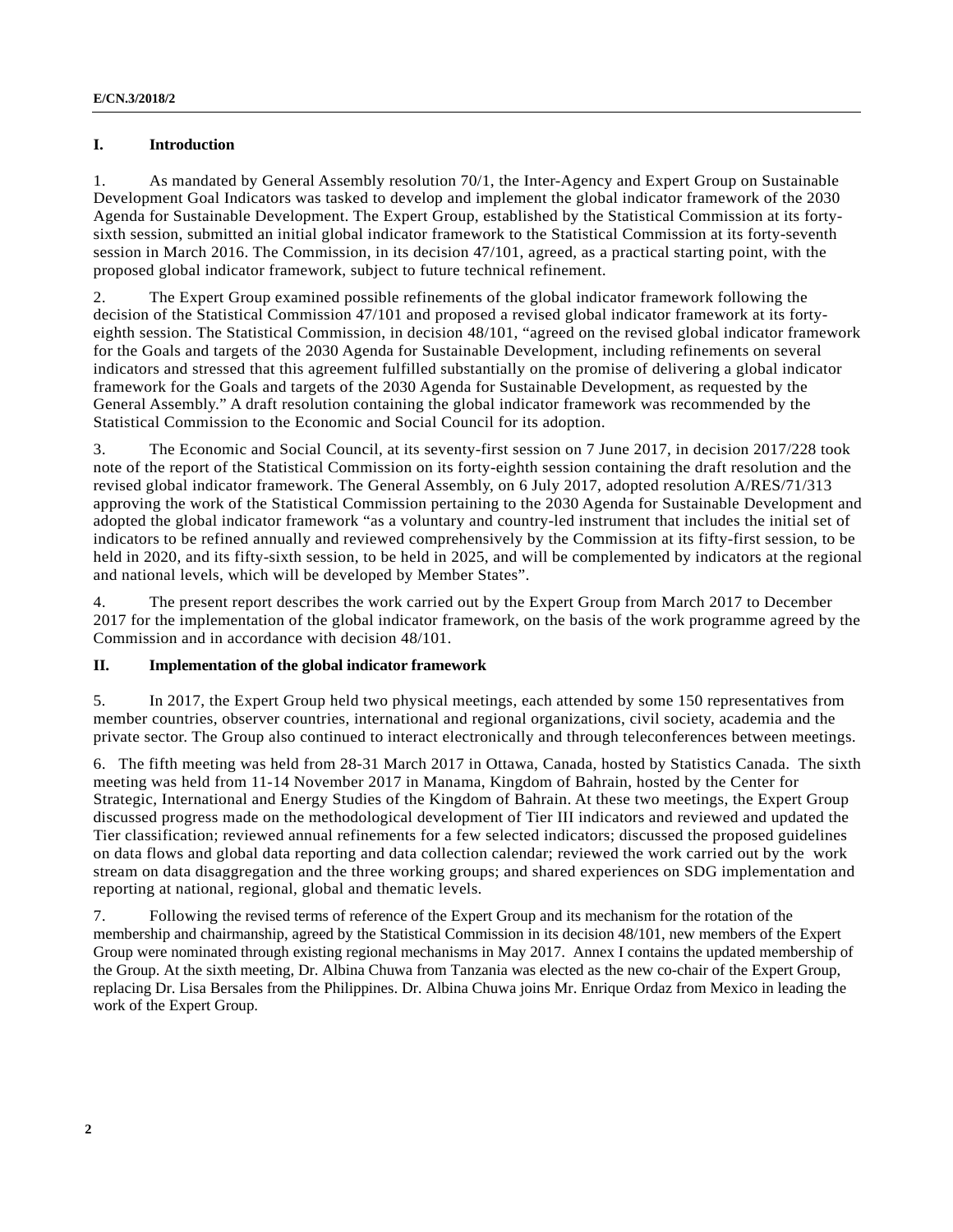# **A. Review of Tier classification and methodology development of Tier III indicators**

8. The Expert Group clarified the criteria/definitions of Tier classification at its fifth meeting, as follows:

(a) Tier I: Indicator is conceptually clear, has an internationally established methodology and standards are available, and data are regularly produced by countries for at least 50 per cent of countries and of the population in every region where the indicator is relevant;

(b) Tier II: Indicator is conceptually clear, has an internationally established methodology and standards are available, but data are not regularly produced by countries;

(c) Tier III: No internationally established methodology or standards are yet available for the indicator, but methodology/standards are being (or will be) developed or tested;

9. In accordance with the mechanism for updating the classification of the indicators, the Group reviewed the Tier classification of the indicators during the fifth and sixth meetings of the Expert Group. The Group focused particularly on indicators that were refined and approved at the forty-eighth session of the Statistical Commission, Tier III indicators with sufficient advancements in methodological development and all Tier I and II indicators based on data availability at the global and regional levels.

10. Tier classification was reviewed at the fifth meeting of the Group for the 11 refined indicators in the revised global indicator framework adopted at the 48<sup>th</sup> session of the Commission. Ten of the 11 indicators were classified as Tier III and one was classified as Tier II based on their methodological development and data availability at the global level. In addition, five modified Sendai indicators on disaster risk reduction were reviewed at the same meeting, of which four were classified as Tier II and one as Tier III.

11. Significant progress has been made in the methodological development of many Tier III indicators. As a result, the Group considered several requests for the Tier reclassification of Tier III indicators. In advance of the meetings of the Expert Group, agencies were invited to provide, at least one month before the meeting, supporting documents for the reclassification of Tier III indicators. These documents included: (a) a 1-2 page summary of the request; (b) draft metadata; (c) a full methodology development narrative (including a list of pilot countries, data and other results from the pilot studies); and (d) any other relevant material. The documents were intended to provide information on how the national statistical system and, in particular, national statistical offices were involved in the methodology development and when the methodology had been accepted as an international standard. At the fifth meeting of the Group, 12 indicators were reviewed for reclassification and four of them were moved to Tier II. At the sixth meeting of the Group and a subsequent Webex meeting, 29 more indicators of Tier III were reviewed for reclassification due to advancements in methodological development, of which 17 were reclassified as Tier II. The Expert Group provided feedback to custodian agencies on those indicators that could not be reclassified noting on the specific methodological work that is still needed prior to the consideration of reclassification.

12. Following the approved work programme of the Expert Group, a review of the availability of data for Tier I and II indicators was conducted. The data availability of all Tier I and II indicators was reviewed in the global indicator database as of 28 August 2017 to assess country and population coverage for each region where the indicator is relevant. The assessment concluded that eight Tier I indicators did not have sufficient data coverage and should therefore be moved to Tier II and 19 Tier II indicators met the criteria to be moved to Tier I.

13. Based on the updates to the Tier classification following these reviews, as of 1 December 2017, the updated Tier classification contains 93 Tier I indicators, 66 Tier II indicators and 68 Tier III indicators. In addition to these, there are 5 indicators that have multiple Tiers (different components of the indicator are classified into different Tiers). The updated Tier classification can be found at https://unstats.un.org/sdgs/iaeg-sdgs/tierclassification/.

14. Given the large number of Tier reclassification requests received in advance of the Expert Group meetings and the urgent need to reclassify the indicator when the methodological development has advanced, the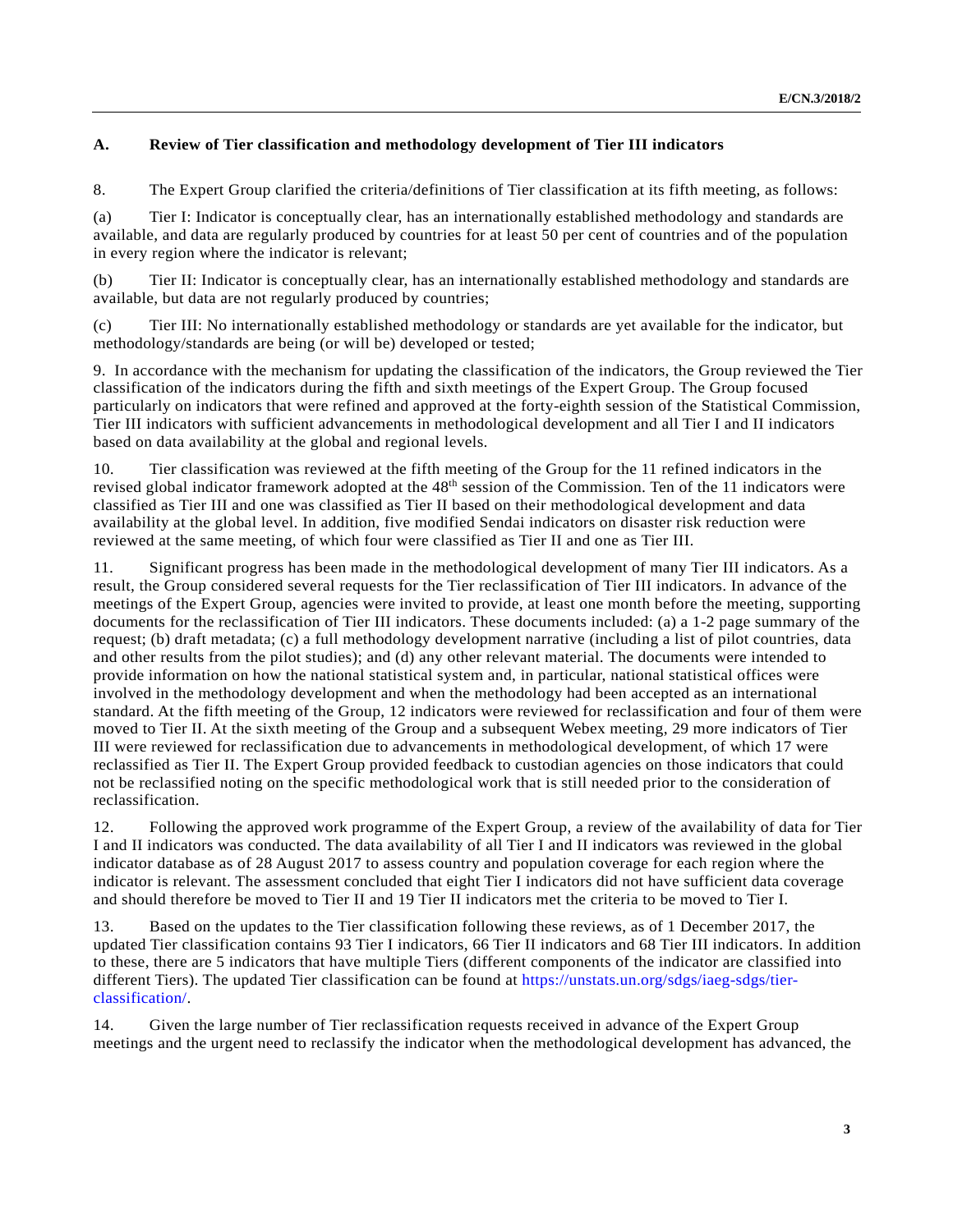IAEG revised its mechanism for updating the classification of indicators. The review of reclassification requests will occur when requirements are met at the two physical meetings and via Webex meetings throughout the year, based on a calendar developed by the Group. The Group plans to hold bi-monthly Webex meetings, if needed, to review Tier reclassification requests. Custodian agencies are required to provide their supporting documents at least one month in advance of these meetings so that the members of the Group have sufficient time to review all documents.

15. As established in the work programme of the Expert Group (E/CN.3.2017 in subparagraph 35 (a)), the group developed procedures for the review of workplans for Tier III indicators. Throughout the year, the group conducted a thorough review of Tier III workplans, flagging any issues in the current methodological work, in particular for those referring to targets with a 2020 deadline. Key issues identified by the group included a) workplans or timelines requiring more clarification; b) timelines for some workplans that would not meet the 2020 deadline; c) workplans where the methodology was already complete and data collection had begun; and d) workplans with limited information or where the methodological development had not yet begun. The Group followed up with the custodian agencies on the issues identified.

16. Agencies were invited to provide updated workplans to ensure the acceleration of methodological development, where needed. Over 40 updated workplans were submitted and all Tier III workplans are available at: https://unstats.un.org/sdgs/tierIII-indicators/. Workplans are currently missing for a few indicators that remain without an active custodian agency. If an indicator remains without a custodian agency, the Group has indicated that it may be refined or removed at the comprehensive review in 2020.

#### **B. Improving data flows and global data reporting for Sustainable Development Goals**

17. With decision 48/101 (l), the Group was tasked to develop guidelines on how custodian agencies and countries can work together to contribute to the data flows necessary to have harmonized statistics. An initial drafting team was established at the fifth Meeting in March 2017. Relevant key inputs were provided to this process: (a) The Committee for the Coordination of Statistical Activities (CCSA) developed a document outlining guiding principles of data reporting and data sharing for the global monitoring of the 2030 Agenda for Sustainable Development, which was shared with Expert Group in October 2017; (b) As requested by the Group, a series of case studies on data flows and data reporting for seven representative global indicators were carried out to highlight the different ways in which data for these indicators flow from the national to the regional and international level; (c) The Economic Commission for Europe (ECE) also conducted data flow pilot studies to describe the experiences, needs and resources of the main actors involved in producing statistics for the Sustainable Development Goals. The results of the studies were shared with the Group at its sixth meeting and the valuable inputs will be incorporated into the draft document.

18. The IAEG-SDGs drafting team presented a first draft of the document *Guidelines and Best Practices on Data Flows and Global Data Reporting for Sustainable Development Goals* at the sixth meeting. It was decided to split the document into two separate ones: 1) Guidelines and 2) Best Practices (which would be a 'living document', updated when new experiences become available). Going forward, the drafting team will revise the guidelines given the feedback received by countries, agencies and stakeholders at the meeting and an updated draft will be circulated for an open consultation to both countries and custodian agencies in December 2017 through 12 January 2018. Comments and inputs from the open consultation will be taken into consideration and a finalized document will be made available as a background document to the forty-ninth session of the Statistical Commission by 15 February 2018. A document on best practices for the data flows between countries and custodian agencies will be prepared before the fiftieth session of the Statistical Commission in 2019.

19. In addition, two exercises were carried out to improve data flows and global data reporting for Sustainable Development Goals. The first is the compilation of data collection calendars. In accordance with decision 48/101 (k), custodian agencies were requested to provide a list of national agencies providing data to the international system and share data collection calendars in order to ensure the full traceability of data used in international sources. A form was sent to custodian agencies of Tier I and II indicators in August 2017 by the Secretariat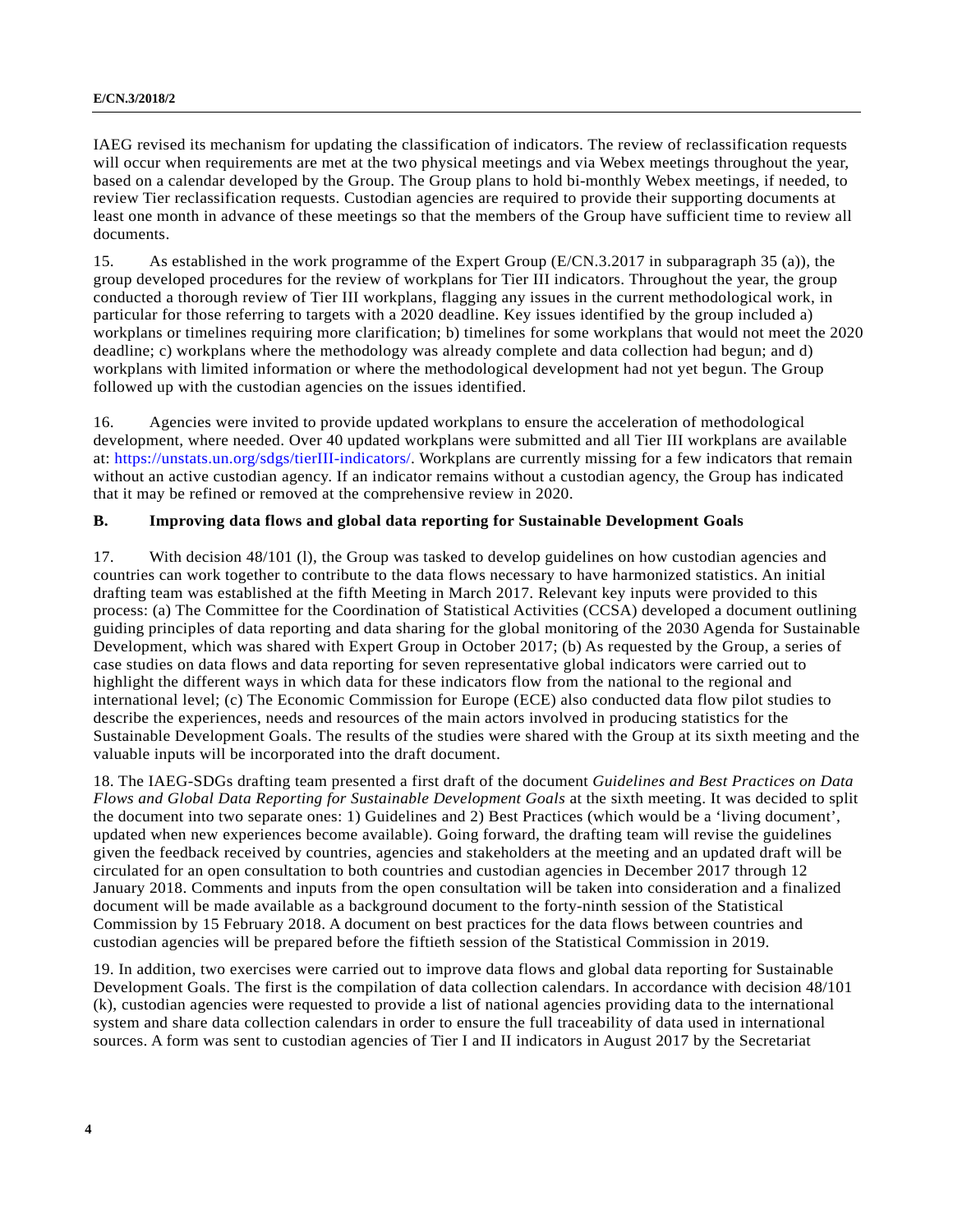requesting information on agencies' data collection processes, including a list of national entities providing data to the international system, periodicity of data collection and focal point information for the indicators. Information for over 100 indicators was received and will be made available in advance of the forty-ninth session of the Statistical Commission at the following website: https://unstats.un.org/sdgs/.

20. The second exercise was to collect information on National Statistical Office SDG data contact persons. To assist in strengthening the central coordinating role of National Statistical Offices, the Secretariat requested voluntary contact information from National Statistical Offices for a designated SDG data contact person (or contact persons) that can be systematically kept informed via email, when custodian agencies are collecting, processing and disseminating data for SDG indicators, including in those cases where the custodian agency's primary contact is in a line ministry. As of 1 December 2017, contact information has been received for more than 90 countries. The information will be shared with the international agencies responsible for the collection, processing and dissemination of SDG data.

## **C. SDG implementation at national, regional, global and thematic levels**

21. At the sixth meeting of the Expert Group, countries, regional commissions, international agencies and stakeholders presented their experiences on SDG implementation and reporting at national, regional, global and thematic levels.2 Country presentations focused on sharing national experiences and challenges in implementing the indicator framework and SDG reporting. Several regional organizations and international agencies shared regional and thematic efforts on SDG monitoring. Many countries are developing national data platforms for SDG reporting and working closely with potential partners including civil society organizations. One of the major challenges noted was related to data gaps for those indicators under Tier II and III categories. Additionally, information was provided on the work carried out by the Statistics Division of the Department of Economic and Social Affairs of the United Nations Secretariat, in cooperation with the United Nations system, in support of the 2030 Agenda for Sustainable Development as reflected in E/CN.3/2018/3.

## **III. Working Groups and Work stream of the Expert Group**

## **A. Working groups of the Expert Group**

 $\overline{a}$ 

22. Three working groups were established by the Expert Group in March 2016, focusing on the following topics: statistical data and metadata exchange, geospatial information and interlinkages. Each working group is composed of members of the Expert Group and other invited representatives, as determined by their respective terms of reference.3 Below is a brief summary of the work of each group over the past year and descriptions of future meetings and work.

## **1. Working group on statistical data and metadata exchange**

23. The working group on statistical data and metadata exchange (SDMX) consists of 12 country members and 10 international agency members, chaired by Colombia. The working group will develop a data structure definition(s) and metadata structure definition(s) for all SDG indicators, which will be used to report and disseminate the SDG indicators at the national and international levels. Challenges the working group face include the diversity of and possible changes to the SDG indicators; the need to address the ability to report and disseminate at multiple levels; the vast number and diversity of stakeholders and counterparts; and the need to ensure that countries are able to adapt the data structure definition(s) to suit their own needs.

24. The working group has conducted monthly teleconferences. It held its second meeting in October 2017, which focused on (a) disaggregation; (b) remaining code lists; and (c) metadata concepts and metadata structure

<sup>2</sup> See https://unstats.un.org/sdgs/meetings/iaeg-sdgs-meeting-06/ (Documents: Agenda item 8).

<sup>3</sup> The terms of reference, membership and other important information of each working group can be found at http://unstats.un.org/sdgs/iaeg-sdgs/.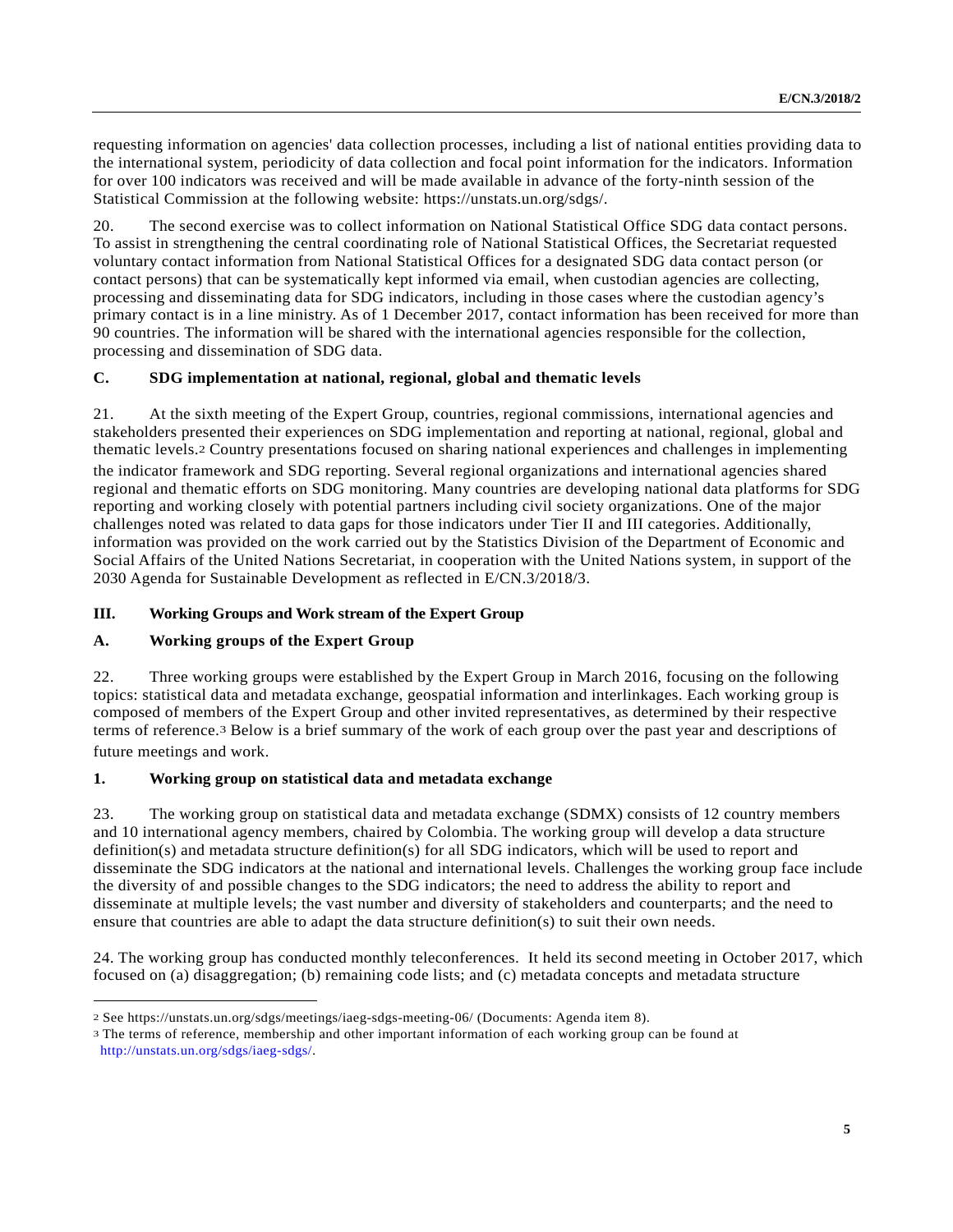definition(s). Moving forward, the working group plans to develop initial data structure definitions by the end of 2017. It will then conduct a pilot data exchange in the first quarter of 2018, followed by a production data exchange in the fourth quarter of 2018. The development of metadata structure definition(s) is also planned for the fourth quarter of 2018.

## **2. Working group on geospatial information**

25. The working group on geospatial information currently consists of 16 country members and 6 international agency members (see the working group website: http://ggim.un.org/UNGGIM-wg6/). The group, co-chaired by Mexico and Sweden, held its third meeting in Kunming, China, from 6 – 8 May 2017, deliberated on issues related to disaggregation according to geographic location, and data availability to produce indicators. The group recognized that disaggregation of national statistical data can be considerably strengthened through the "geographic location" lens, and the need to demonstrate the availability and usability of geospatial information including Earth observations for SDG monitoring.

26. The Working Group held a fourth meeting in New York from 6 – 8 December 2017 to progress its work on disaggregation and data availability. The meeting also considered additional issues including liaising with and contributing to the work of custodian agencies and capacity development for national statistical systems in geostatistical processes. The meeting concluded with agreement to focus on task streams on disaggregation according to geographic location and aggregation of geocoded unit level data and "production ready" data for indicators. Other tasks will include issues related to working with custodian agencies, availability and usability of geospatial information, case studies and exemplars, and capacity development.

## **3. Working group on interlinkages**

27. The working group on interlinkages currently consists of 11 country members and 8 representatives from academia, international and regional organisations and civil society organisations. The group is co-chaired by Canada and China and conducts most of its meetings via WebEx and through email. The working group has focused on identifying possible interlinkages within the global indicator framework. An open global consultation was launched by the working group in November 2017, aiming to identify interlinkages, integrated analyses, and areas and frameworks that can facilitate the monitoring of the SDGs. The group plans to report back to the Expert Group in the spring of 2018 on the results of these consultations and its plan for developing best practices and strategies for harnessing these interlinkages.

## **4. Joint subgroup of IAEG-SDGs and HLG**

28. In addition to the three working groups, the joint subgroup of the Expert Group and the High-level Group for Partnership, Coordination and Capacity-Building for Statistics for the 2030 Agenda for Sustainable Development is developing a plan to address immediate priorities, including statistical capacity-building. The group, in partnership with Paris21 and supported by the Statistics Division will conduct a survey on capacity building from December 2017 to January 2018 to provide an overview of the types of capacity building activities needed as well as the consideration of a financing mechanism.4

## **B. Work stream on data disaggregation**

29. With decision 48/101 (j), the work stream on data disaggregation was welcomed by the Statistical Commission. In line with the work programme of the Expert Group in subparagraph 35 (d), the group was tasked to develop further guidance on the issue of data disaggregation. As a result, the group formed a data disaggregation drafting team to develop a more detailed work plan for the data disaggregation work stream and an initial stocktaking document. The drafting team consists of 9 country members, led by Germany and Ghana, and

 $\overline{a}$ 4 For more information on the joint subgroup, see E/CN.3/2018/4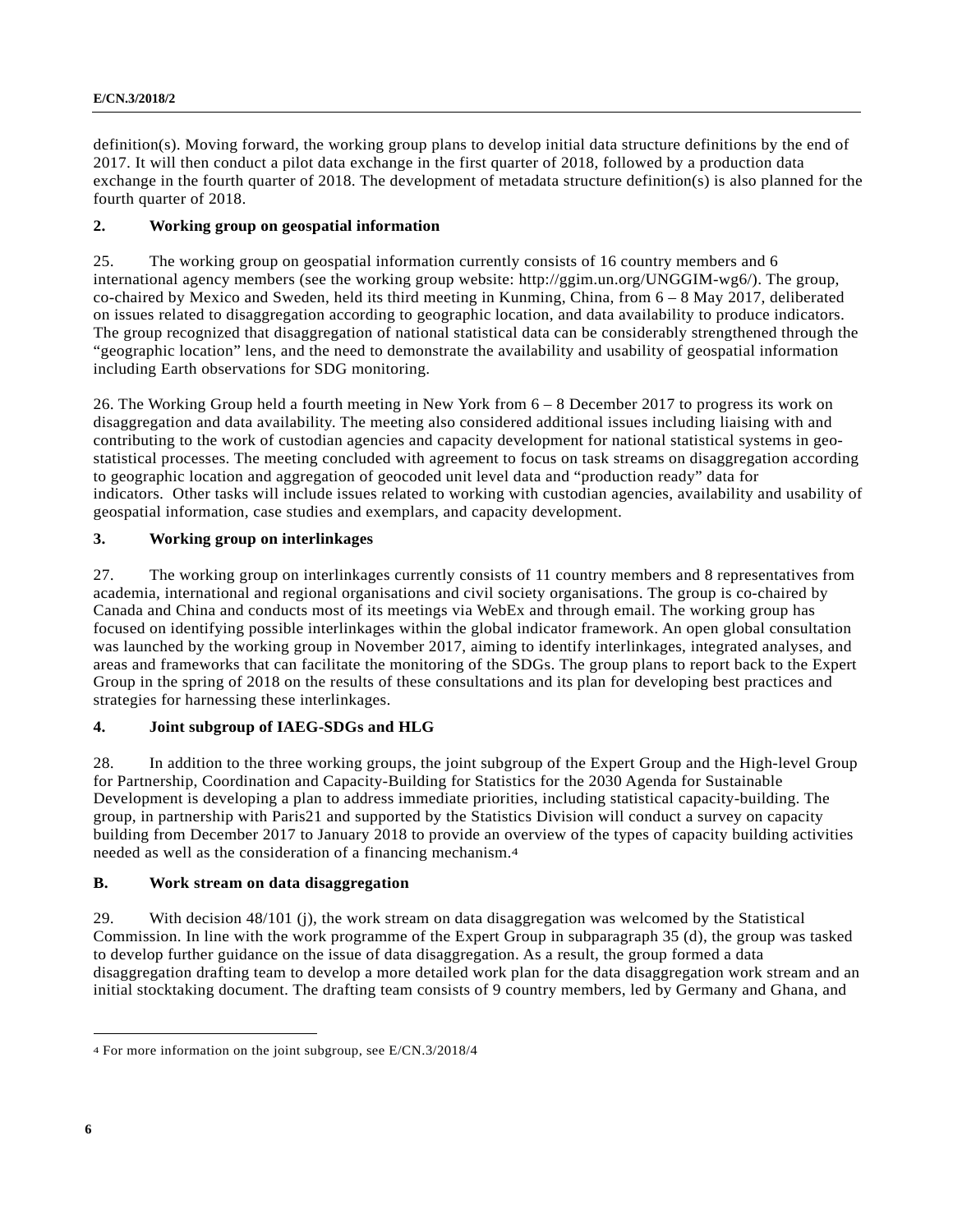held several virtual meetings and a physical meeting on the sidelines of the UN World Data Forum in January 2017.

30. The Expert Group developed a document containing a stocktaking analysis of data availability of disaggregation in the global SDG database and an overview of existing and possible standards of disaggregation. The Group also identified key challenges on which to focus. The group plans to establish a mechanism for collaboration and consultation with specialized groups and custodian agencies in relation to the specific data disaggregation dimensions (i.e., age, sex, disability, etc.) in December 2017. The Expert Group will prepare a background document on data disaggregation for consideration at the fiftieth session of the Statistical Commission in 2019.

## **IV. Annual refinements and a timeline for the 2020 comprehensive review**

31. According to GA resolution A/RES/71/313 and the plan and criteria that the Group agreed for possible annual minor refinements5, the Expert Group reviewed the list of indicators proposed by the members for possible refinements. At the sixth meeting of the Expert Group, four annual refinements were proposed by the Group based on the agreed criteria and can be found in Annex II.

32. The Expert Group established a timeline for the 2020 comprehensive review. The timeline proposed is as follows: a): From December 2017 to February 2018: the group will review the current list of 37 possible additional indicators for 33 targets<sup>6</sup> to determine which should be included in an open consultation; b) By end of 2018: an open consultation on the proposed possible additional indicators will be launched; c) By mid-2019: the group will review indicators and propose changes and possible deletions based on the criteria set out in the IAEG-SDG report to the Statistical Commission (E/CN.3/2017/2, para 22) and carry out an open consultation; d) By September 2019: the group will review the results of the consultations and give preference to those proposals with an established methodology and data available; e) By the end of 2019: the group will prepare the final proposal for the 2020 review to the Statistical Commission.

#### **V. Work programme of the Expert Group**

33. It is suggested that the Expert Group carry out the following activities between March 2018 and March 2019:

(a) Continue the review of workplans for Tier III indicators and reclassify indicators when requirements are met at the two physical meetings and via bi-monthly Webex meetings, if needed;

(b) Conduct an open consultation and finalize the proposal for additional indicators to be presented as part of the comprehensive review for consideration by the Statistical Commission at its fifty-first session in 2020;

(c) Begin work on the comprehensive review by compiling a preliminary list of possible changes, refinements and deletions to the indicator framework for an open consultation in mid-2019;

(d) Continue the work of the joint subgroup of the IAEG-SDGs and the High-level Group for Partnership, Coordination and Capacity-Building for Statistics for the 2030 Agenda for Sustainable Development by reviewing data availability and capacity building needs for Tier I and II indicators;

(e) Establish a mechanism for discussion with specialized groups and custodian agencies in relation to the specific data disaggregation dimensions (i.e., age, sex, disability, etc.) and finalize document for consideration at the fiftieth session of the Statistical Commission in 2019;

 $\overline{a}$ 

<sup>5</sup> See E/CN.3/2017/2 in subparagraph 21.

<sup>6</sup> See E/CN.3/2017/2, Annex V (Possible additional indicators for inclusion in the Sustainable Development Goal indicators).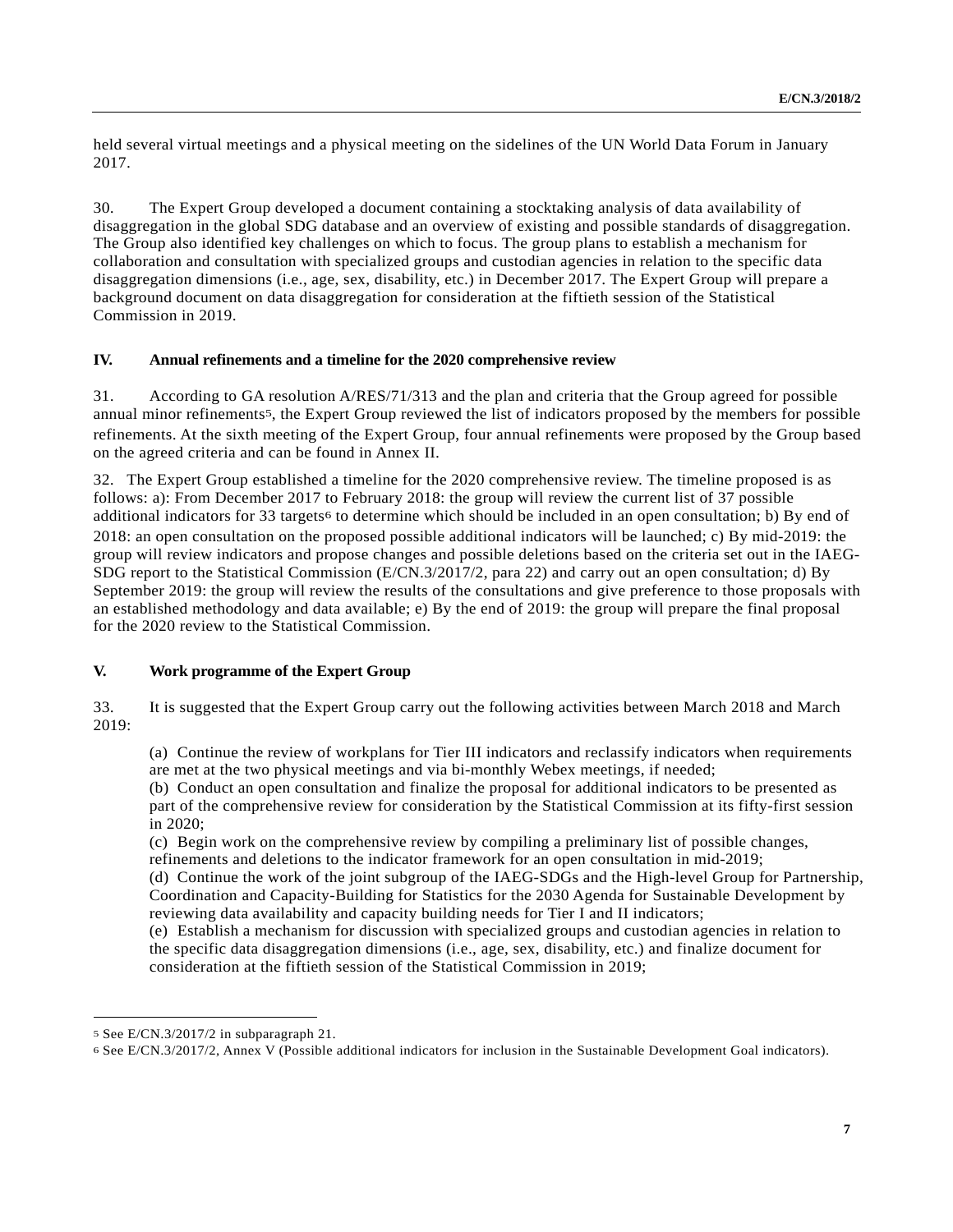(f) Continue the work of the three working groups, on statistical data and metadata exchange (SDMX), geospatial information and interlinkages;

(g) Develop a living document on best practices for the data flows between countries and custodian agencies;

(h) Hold two meetings, the first in the first-quarter of 2018 and the second in the fourth-quarter of 2018, on dates to be determined, and continue to interact electronically and through teleconferences, as needed.

#### **VI. Points for discussion**

**34. The Statistical Commission is invited to:** 

**(a) take note of the work conducted by the IAEG-SDGs in response to the decisions of this commission;** 

**(b) express its views and adopt the annual refinements of some indicators in the global indicator framework as presented in Annex II; express its views on the guidelines on data flows and global data reporting for Sustainable Development Goals as contained in the background document;** 

**(c) express its views and adopt the proposed work programme of the Expert Group for the next year.**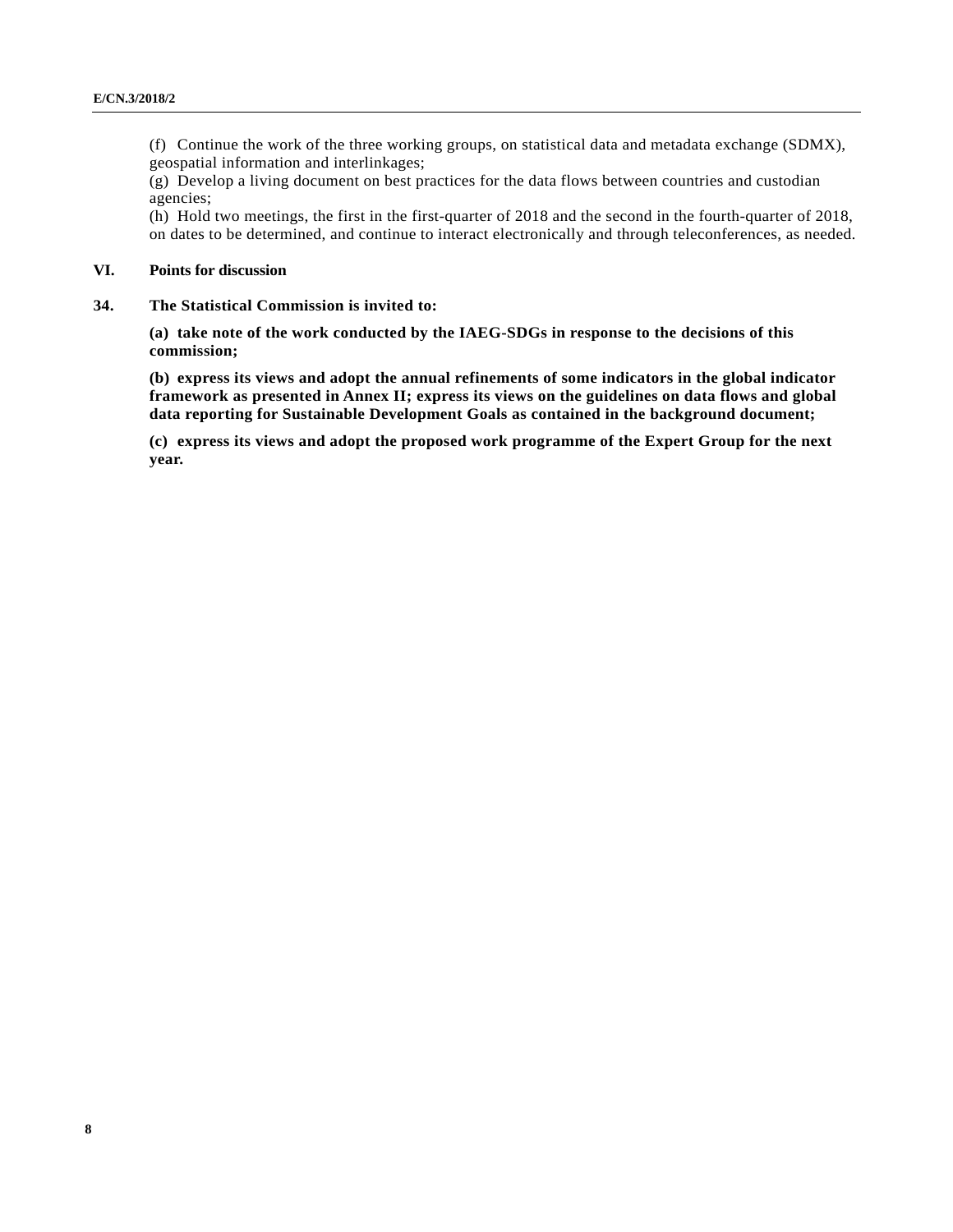## **Annex I**

 **Updated list of members of the Inter-Agency and Expert Group on Sustainable Development Goal Indicators** 

#### **Chair of the Statistical Commission**\*

• Brazil

#### **Eastern Africa**

- Ethiopia
- United Republic of Tanzania

#### **Middle and Southern Africa**

- Botswana
- Cameroon

#### **Western Africa**

- Ghana
- Niger

#### **Northern Africa**

- Algeria
- Egypt

#### **Western Asia**

• Bahrain

#### **Central, Eastern, Southern and South-Eastern Asia**

- China
- India
- Tajikistan
- Philippines

#### **Oceania**

- Fiji
- Samoa

#### **The Caribbean**

- Grenada
- Trinidad and Tobago

 <sup>\*</sup> The Chair of the Statistical Commission is an ex officio member of the Inter-Agency and Expert Group on Sustainable Development Goal Indicators.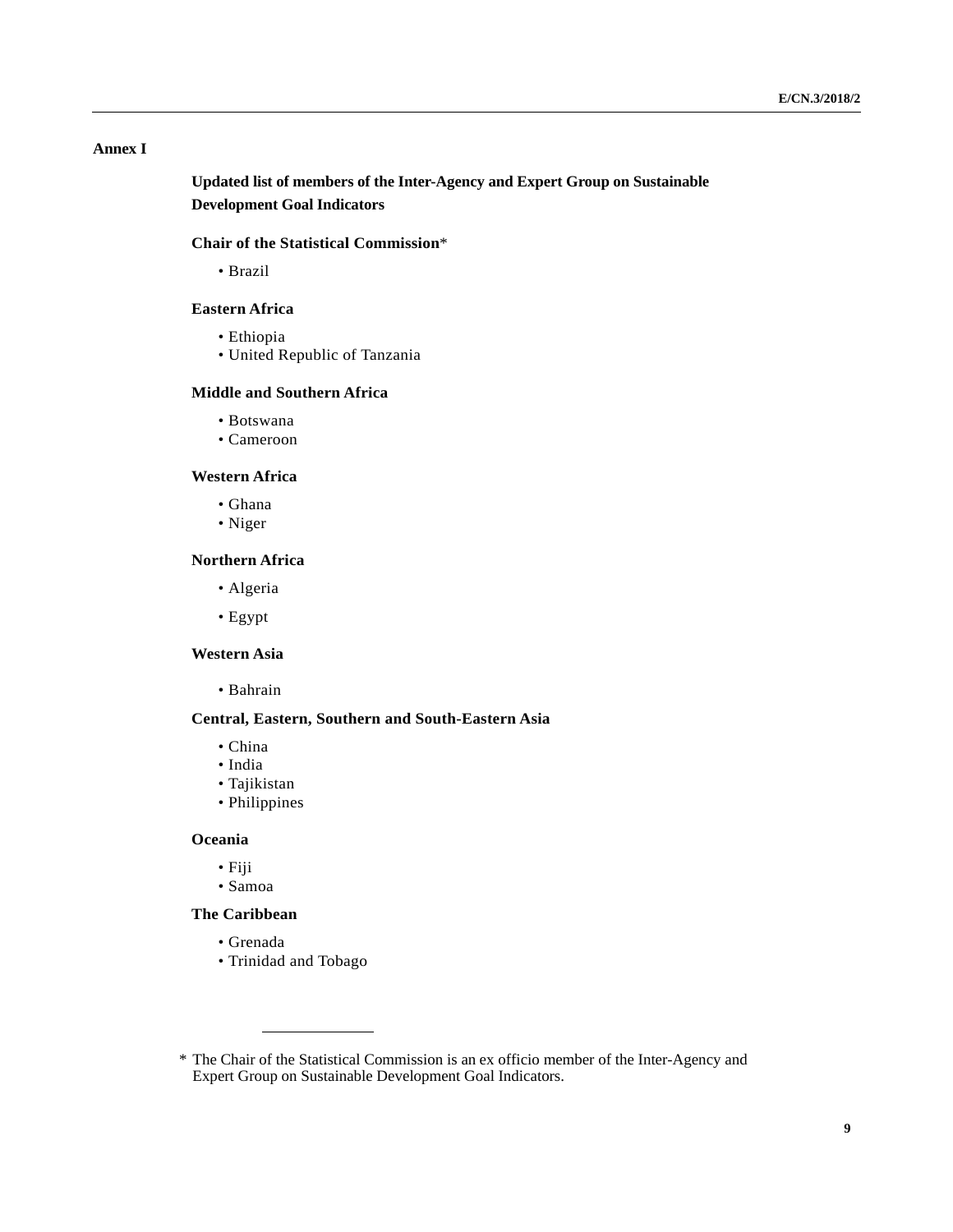## **Central and South America**

- Brazil
- Colombia
- Mexico

## **Eastern Europe**

- Belarus
- Russian Federation

## **North America and Northern, Southern and Western Europe**

- Canada
- France
- Germany
- Netherlands
- Sweden